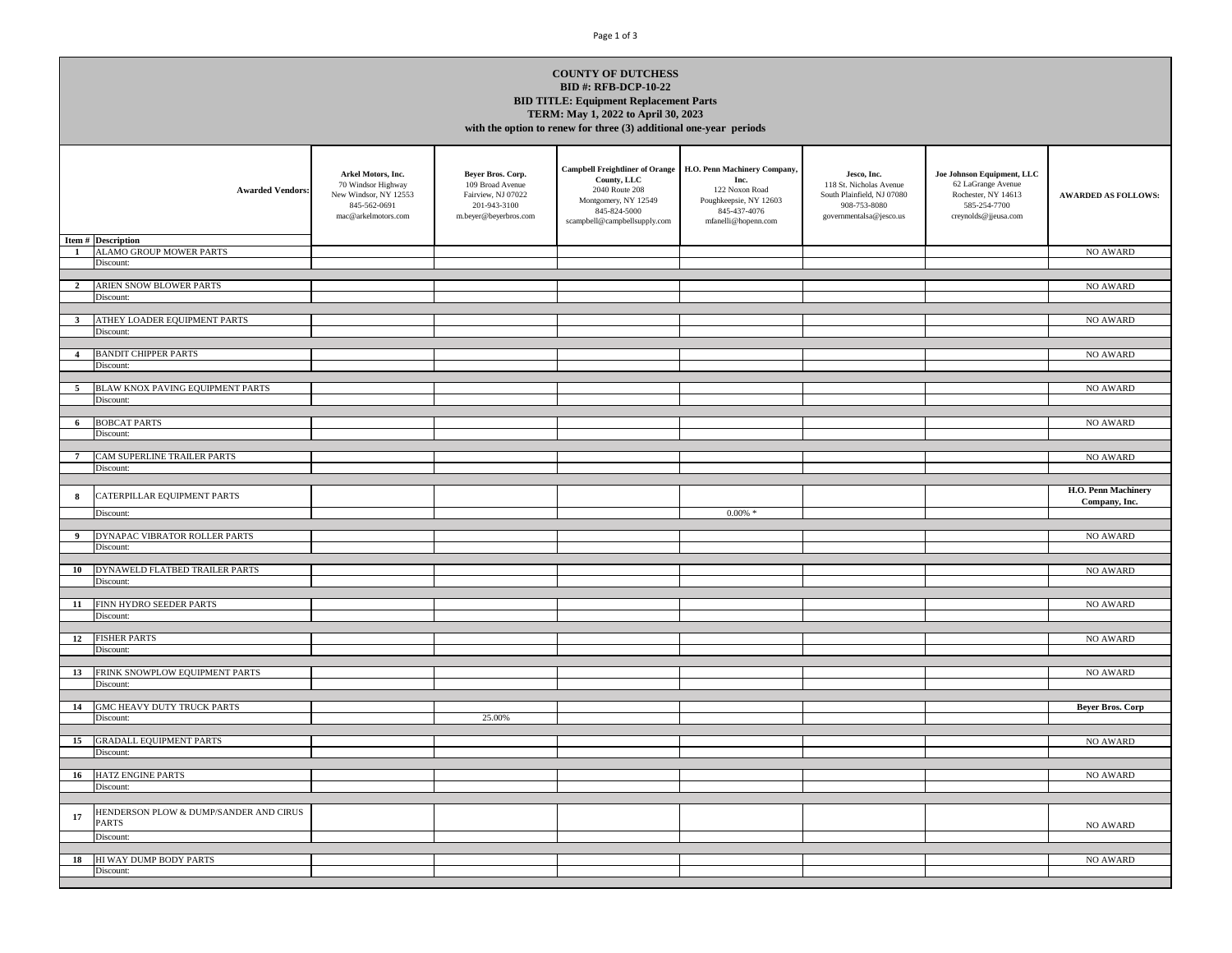## Page 2 of 3

|    | <b>Awarded Vendors:</b>                     | Arkel Motors, Inc.<br>70 Windsor Highway<br>New Windsor, NY 12553<br>845-562-0691<br>mac@arkelmotors.com | Beyer Bros. Corp.<br>109 Broad Avenue<br>Fairview, NJ 07022<br>201-943-3100<br>m.beyer@beyerbros.com | County, LLC<br>2040 Route 208<br>Montgomery, NY 12549<br>845-824-5000<br>scampbell@campbellsupply.com | Campbell Freightliner of Orange H.O. Penn Machinery Company,<br>Inc.<br>122 Noxon Road<br>Poughkeepsie, NY 12603<br>845-437-4076<br>mfanelli@hopenn.com | Jesco, Inc.<br>118 St. Nicholas Avenue<br>South Plainfield, NJ 07080<br>908-753-8080<br>governmentalsa@jesco.us | Joe Johnson Equipment, LLC<br>62 LaGrange Avenue<br>Rochester, NY 14613<br>585-254-7700<br>creynolds@jjeusa.com | <b>AWARDED AS FOLLOWS:</b> |
|----|---------------------------------------------|----------------------------------------------------------------------------------------------------------|------------------------------------------------------------------------------------------------------|-------------------------------------------------------------------------------------------------------|---------------------------------------------------------------------------------------------------------------------------------------------------------|-----------------------------------------------------------------------------------------------------------------|-----------------------------------------------------------------------------------------------------------------|----------------------------|
| 19 | <b>INTERNATIONAL TRUCK PARTS</b>            |                                                                                                          |                                                                                                      |                                                                                                       |                                                                                                                                                         |                                                                                                                 |                                                                                                                 | Arkel Motors, Inc.         |
|    | Discount:                                   | 25.00%                                                                                                   |                                                                                                      |                                                                                                       |                                                                                                                                                         |                                                                                                                 |                                                                                                                 |                            |
| 20 | INTERSTATE FLATBED TRAILER PARTS            |                                                                                                          |                                                                                                      |                                                                                                       |                                                                                                                                                         |                                                                                                                 |                                                                                                                 | NO AWARD                   |
|    | Discount:                                   |                                                                                                          |                                                                                                      |                                                                                                       |                                                                                                                                                         |                                                                                                                 |                                                                                                                 |                            |
|    |                                             |                                                                                                          |                                                                                                      |                                                                                                       |                                                                                                                                                         |                                                                                                                 |                                                                                                                 |                            |
| 21 | <b>JCB BACKHOE PARTS</b><br>Discount:       |                                                                                                          |                                                                                                      |                                                                                                       |                                                                                                                                                         |                                                                                                                 |                                                                                                                 | NO AWARD                   |
|    |                                             |                                                                                                          |                                                                                                      |                                                                                                       |                                                                                                                                                         |                                                                                                                 |                                                                                                                 |                            |
| 22 | JOHN DEERE INDUSTRIAL ENGINE PARTS          |                                                                                                          |                                                                                                      |                                                                                                       |                                                                                                                                                         |                                                                                                                 |                                                                                                                 | Jesco, Inc.                |
|    | Discount:                                   |                                                                                                          |                                                                                                      |                                                                                                       |                                                                                                                                                         | 2.00%                                                                                                           |                                                                                                                 |                            |
|    | 23 JOHN DEERE INDUSTRIAL TRACTOR PARTS      |                                                                                                          |                                                                                                      |                                                                                                       |                                                                                                                                                         |                                                                                                                 |                                                                                                                 | Jesco, Inc.                |
|    | Discount:                                   |                                                                                                          |                                                                                                      |                                                                                                       |                                                                                                                                                         | 2.00%                                                                                                           |                                                                                                                 |                            |
|    |                                             |                                                                                                          |                                                                                                      |                                                                                                       |                                                                                                                                                         |                                                                                                                 |                                                                                                                 |                            |
|    | 24 JOHN DEERE LAWN MOWER PARTS              |                                                                                                          |                                                                                                      |                                                                                                       |                                                                                                                                                         |                                                                                                                 |                                                                                                                 | NO AWARD                   |
|    | Discount:                                   |                                                                                                          |                                                                                                      |                                                                                                       |                                                                                                                                                         |                                                                                                                 |                                                                                                                 |                            |
| 25 | KUBOTA ENGINE PARTS                         |                                                                                                          |                                                                                                      |                                                                                                       |                                                                                                                                                         |                                                                                                                 |                                                                                                                 | NO AWARD                   |
|    | Discount:                                   |                                                                                                          |                                                                                                      |                                                                                                       |                                                                                                                                                         |                                                                                                                 |                                                                                                                 |                            |
|    |                                             |                                                                                                          |                                                                                                      |                                                                                                       |                                                                                                                                                         |                                                                                                                 |                                                                                                                 |                            |
| 26 | <b>LEEBOY PAVER PARTS</b>                   |                                                                                                          |                                                                                                      |                                                                                                       |                                                                                                                                                         |                                                                                                                 |                                                                                                                 | NO AWARD                   |
|    | Discount:                                   |                                                                                                          |                                                                                                      |                                                                                                       |                                                                                                                                                         |                                                                                                                 |                                                                                                                 |                            |
|    | 27 MTD SNOW BLOWER PARTS                    |                                                                                                          |                                                                                                      |                                                                                                       |                                                                                                                                                         |                                                                                                                 |                                                                                                                 | NO AWARD                   |
|    | Discount:                                   |                                                                                                          |                                                                                                      |                                                                                                       |                                                                                                                                                         |                                                                                                                 |                                                                                                                 |                            |
|    |                                             |                                                                                                          |                                                                                                      |                                                                                                       |                                                                                                                                                         |                                                                                                                 |                                                                                                                 |                            |
| 28 | M-T-M PRESSURE WASHER PARTS<br>Discount:    |                                                                                                          |                                                                                                      |                                                                                                       |                                                                                                                                                         |                                                                                                                 |                                                                                                                 | NO AWARD                   |
|    |                                             |                                                                                                          |                                                                                                      |                                                                                                       |                                                                                                                                                         |                                                                                                                 |                                                                                                                 |                            |
|    | 29 MACK TRUCK PARTS                         |                                                                                                          |                                                                                                      |                                                                                                       |                                                                                                                                                         |                                                                                                                 |                                                                                                                 | NO AWARD                   |
|    | Discount:                                   |                                                                                                          |                                                                                                      |                                                                                                       |                                                                                                                                                         |                                                                                                                 |                                                                                                                 |                            |
|    | 30 MIDLAND ROAD WIDENER PARTS               |                                                                                                          |                                                                                                      |                                                                                                       |                                                                                                                                                         |                                                                                                                 |                                                                                                                 | NO AWARD                   |
|    | Discount:                                   |                                                                                                          |                                                                                                      |                                                                                                       |                                                                                                                                                         |                                                                                                                 |                                                                                                                 |                            |
|    |                                             |                                                                                                          |                                                                                                      |                                                                                                       |                                                                                                                                                         |                                                                                                                 |                                                                                                                 |                            |
| 31 | <b>OSHKOSH TRUCK PARTS</b>                  |                                                                                                          |                                                                                                      |                                                                                                       |                                                                                                                                                         |                                                                                                                 |                                                                                                                 | NO AWARD                   |
|    | Discount:                                   |                                                                                                          |                                                                                                      |                                                                                                       |                                                                                                                                                         |                                                                                                                 |                                                                                                                 |                            |
| 32 | ROBIN AIR A/C RECLAIM SYSTEM PARTS          |                                                                                                          |                                                                                                      |                                                                                                       |                                                                                                                                                         |                                                                                                                 |                                                                                                                 | NO AWARD                   |
|    | Discount:                                   |                                                                                                          |                                                                                                      |                                                                                                       |                                                                                                                                                         |                                                                                                                 |                                                                                                                 |                            |
|    |                                             |                                                                                                          |                                                                                                      |                                                                                                       |                                                                                                                                                         |                                                                                                                 |                                                                                                                 |                            |
| 33 | ROGERS LOWBED TRAILER PARTS<br>Discount:    |                                                                                                          |                                                                                                      |                                                                                                       |                                                                                                                                                         |                                                                                                                 |                                                                                                                 | NO AWARD                   |
|    |                                             |                                                                                                          |                                                                                                      |                                                                                                       |                                                                                                                                                         |                                                                                                                 |                                                                                                                 |                            |
| 34 | <b>ROSCO SWEEPER PARTS</b>                  |                                                                                                          |                                                                                                      |                                                                                                       |                                                                                                                                                         |                                                                                                                 |                                                                                                                 | <b>NO AWARD</b>            |
|    | Discount:                                   |                                                                                                          |                                                                                                      |                                                                                                       |                                                                                                                                                         |                                                                                                                 |                                                                                                                 |                            |
|    | 35 SCAG MOWER PARTS                         |                                                                                                          |                                                                                                      |                                                                                                       |                                                                                                                                                         |                                                                                                                 |                                                                                                                 | NO AWARD                   |
|    | Discount:                                   |                                                                                                          |                                                                                                      |                                                                                                       |                                                                                                                                                         |                                                                                                                 |                                                                                                                 |                            |
|    |                                             |                                                                                                          |                                                                                                      |                                                                                                       |                                                                                                                                                         |                                                                                                                 |                                                                                                                 |                            |
| 36 | SNOWGO ROTARY SNOWBLOWER PARTS<br>Discount: |                                                                                                          |                                                                                                      |                                                                                                       |                                                                                                                                                         |                                                                                                                 |                                                                                                                 | NO AWARD                   |
|    |                                             |                                                                                                          |                                                                                                      |                                                                                                       |                                                                                                                                                         |                                                                                                                 |                                                                                                                 |                            |
|    | 37 SULLIVAN DIESEL (AIR COMPRESSOR) PARTS   |                                                                                                          |                                                                                                      |                                                                                                       |                                                                                                                                                         |                                                                                                                 |                                                                                                                 | NO AWARD                   |
|    | Discount:                                   |                                                                                                          |                                                                                                      |                                                                                                       |                                                                                                                                                         |                                                                                                                 |                                                                                                                 |                            |
|    | SWENSON DUMP/MULTI-PURPOSE BODY PARTS &     |                                                                                                          |                                                                                                      |                                                                                                       |                                                                                                                                                         |                                                                                                                 |                                                                                                                 |                            |
| 38 | <b>BWS DUMP/MULTI-PURPOSE PARTS</b>         |                                                                                                          |                                                                                                      |                                                                                                       |                                                                                                                                                         |                                                                                                                 |                                                                                                                 | NO AWARD                   |
|    | Discount:                                   |                                                                                                          |                                                                                                      |                                                                                                       |                                                                                                                                                         |                                                                                                                 |                                                                                                                 |                            |
|    |                                             |                                                                                                          |                                                                                                      |                                                                                                       |                                                                                                                                                         |                                                                                                                 |                                                                                                                 |                            |
|    | 39 TARCO DUMP/SANDER PARTS<br>Discount:     |                                                                                                          |                                                                                                      |                                                                                                       |                                                                                                                                                         |                                                                                                                 |                                                                                                                 | NO AWARD                   |
|    |                                             |                                                                                                          |                                                                                                      |                                                                                                       |                                                                                                                                                         |                                                                                                                 |                                                                                                                 |                            |